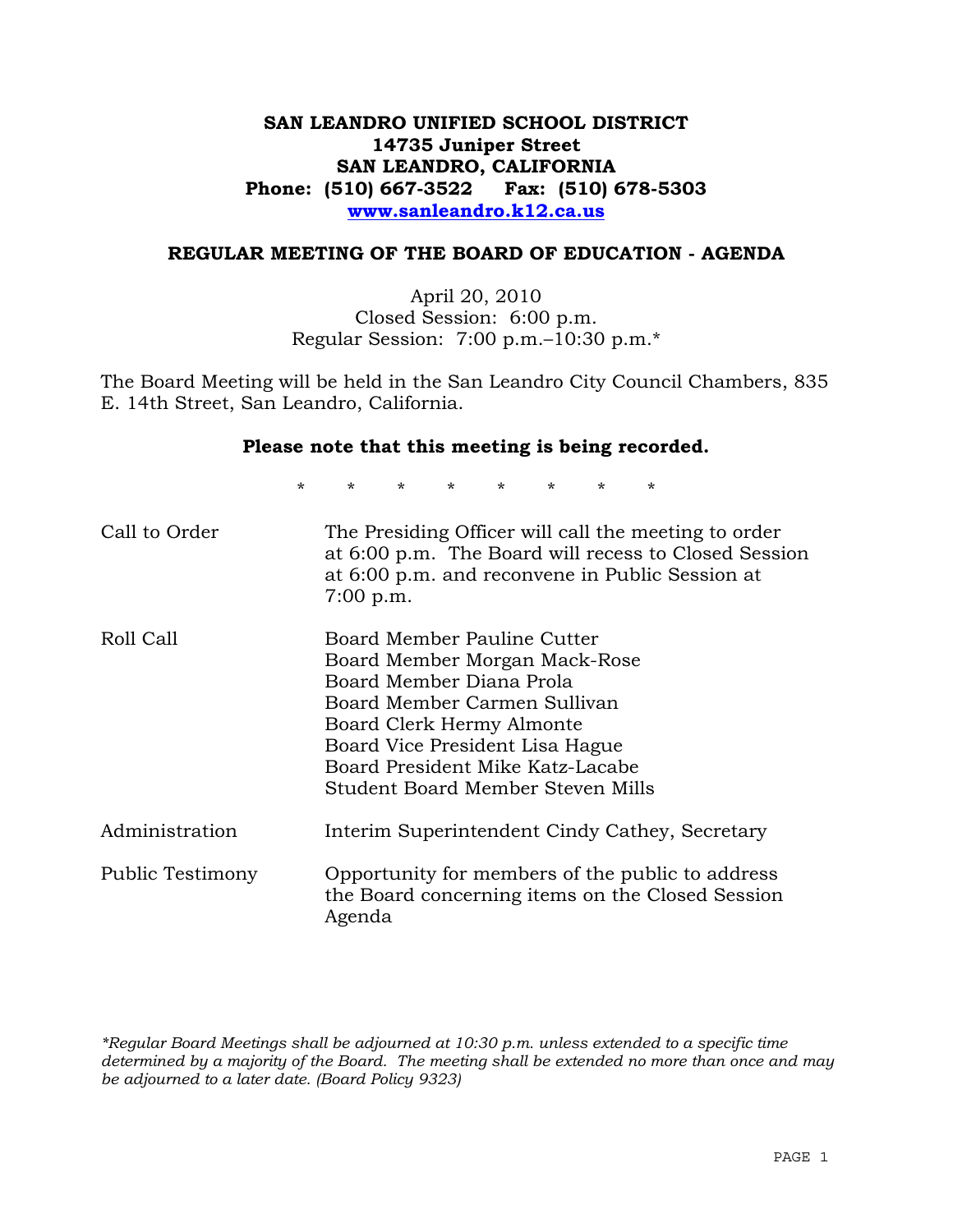Prior to the Public Session, the Board will meet in Closed Session pursuant to Education Code Sections 35146 and 48918(c) and Government Code Sections 54957, 54957.6, 54956.9(b), 54956.8, 54956.9,

- a) Student Expulsions
- b) Public Employee Performance Evaluation, Title: Interim Superintendent;
- c) Public Employee Discipline/Dismissal/Release/Hiring
- d) Conference with Labor Negotiator
- e) Conference with Legal Counsel Anticipated Litigation Significant exposure to litigation
- f) Conference with Real Property Negotiator Property(ies)
- g) Conference with Legal Counsel Existing Litigation

| Report Closed<br><b>Session Action</b> | Motion __________ Second __________ Vote ________ |                                                                                                                                                                                                                                                                                                                                                                                                                                                                                                                                                                                                                                                                                                                                                                                                                                                                                                                                                                                                                        |
|----------------------------------------|---------------------------------------------------|------------------------------------------------------------------------------------------------------------------------------------------------------------------------------------------------------------------------------------------------------------------------------------------------------------------------------------------------------------------------------------------------------------------------------------------------------------------------------------------------------------------------------------------------------------------------------------------------------------------------------------------------------------------------------------------------------------------------------------------------------------------------------------------------------------------------------------------------------------------------------------------------------------------------------------------------------------------------------------------------------------------------|
| Pledge of Allegiance                   |                                                   |                                                                                                                                                                                                                                                                                                                                                                                                                                                                                                                                                                                                                                                                                                                                                                                                                                                                                                                                                                                                                        |
| Approve Agenda                         |                                                   | Approve the Regular Meeting Agenda of April 20, 2010                                                                                                                                                                                                                                                                                                                                                                                                                                                                                                                                                                                                                                                                                                                                                                                                                                                                                                                                                                   |
|                                        | Motion __________ Second __________ Vote ________ |                                                                                                                                                                                                                                                                                                                                                                                                                                                                                                                                                                                                                                                                                                                                                                                                                                                                                                                                                                                                                        |
| Legal Statement                        | 54954.2(a)                                        | Members of the audience who wish to address the<br>Board are asked to complete the yellow card available at<br>the entrance and submit it to the Board's Administrative<br>Assistant. Speakers who have completed the card will be<br>called when the item is reached on the agenda or, for<br>non-agenda items, during the Public Testimony. Cards<br>are to be turned in before the item is reached on the<br>agenda. Please note that this meeting is being recorded.<br>State law prohibits the Board of Education from taking<br>any action on or discussing items that are not on the<br>posted agenda except to A) briefly respond to statements<br>made or questions posed by the public in attendance; B)<br>ask questions for clarification; C) provide a reference to a<br>staff member or other resource for factual information in<br>response to the inquiry; or D) ask a staff member to<br>report back on the matter at the next meeting and/or put<br>it on a future agenda. (Government Code Section |

**7:00-7:05 p.m. REPORT**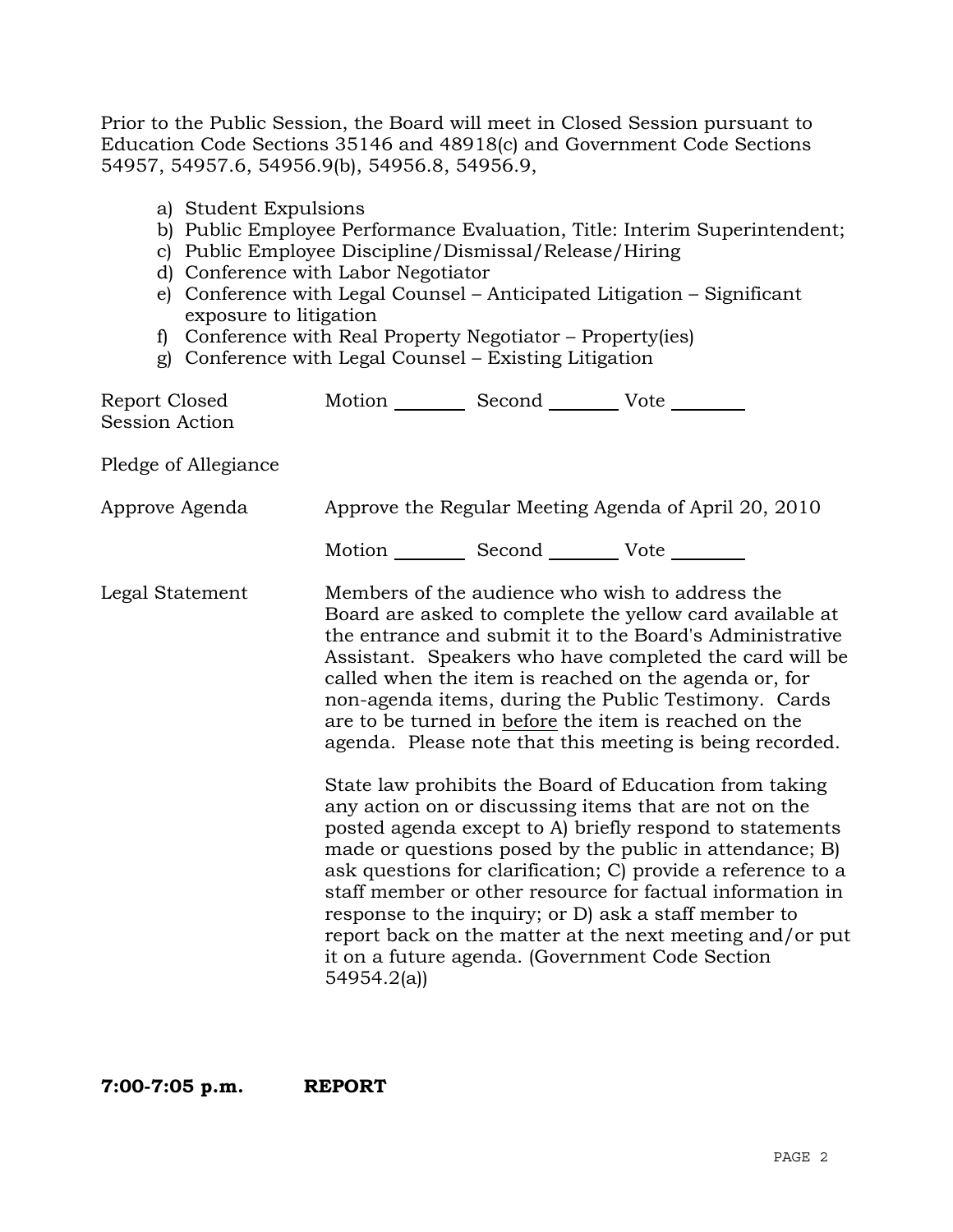Parks & Recreation Commission Report: Juan Manuel Martinez, San Leandro Unified School District Representative

#### **PRESENTATIONS**

## **7:05-7:10 p.m.** \* Interim Superintendent Cindy Cathey and the Board of Education will present Samantha Johnson, Bancroft Middle School Science Teacher, with a Certificate of Commendation for being named Bayer-NSTA (National Science Teachers' Association) Fellow.

 Through an array of professional development resources and tools, NSTA strives to help early-career teachers hone their teaching skills and strength their knowledge of science curricula content – the keys to success in the science classroom.

 Samantha Johnson was selected from more than 600 applicants nationwide and was one of the ten middle and high school teachers named. Ms. Johnson attended the 2010 National Conference in Philadelphia March 18-21, 2010.

- **7:10-7:20 p.m.** \* The Citizens Oversight Committee (COC) will present their 2008/09 Annual Report to the Board and the community. The report will include Bond Projects and progress and the third annual Performance Audit.
- **7:20-7:30 p.m.** \* Song Chin-Bendib, Assistant Superintendent, Business Services and Dale Scott, the District's financial advisor on the issuance of the Qualified School Construction Bonds (QSCB) will present information to the Board related to:
	- QSCBs to be issued by the California School Bond Joint Powers Authority
	- How the currently revised QSCB structure meets District goals
	- An explanation of the current state of the QSCB market
	- An explanation of Board Resolution #10-30 which provides for the issuance by the Joint Powers Authority of the bonds in the amount of \$25M.

Bill Madison, an attorney with Jones Hall, the District's bond counsel, will be in attendance and available to answer any legal questions.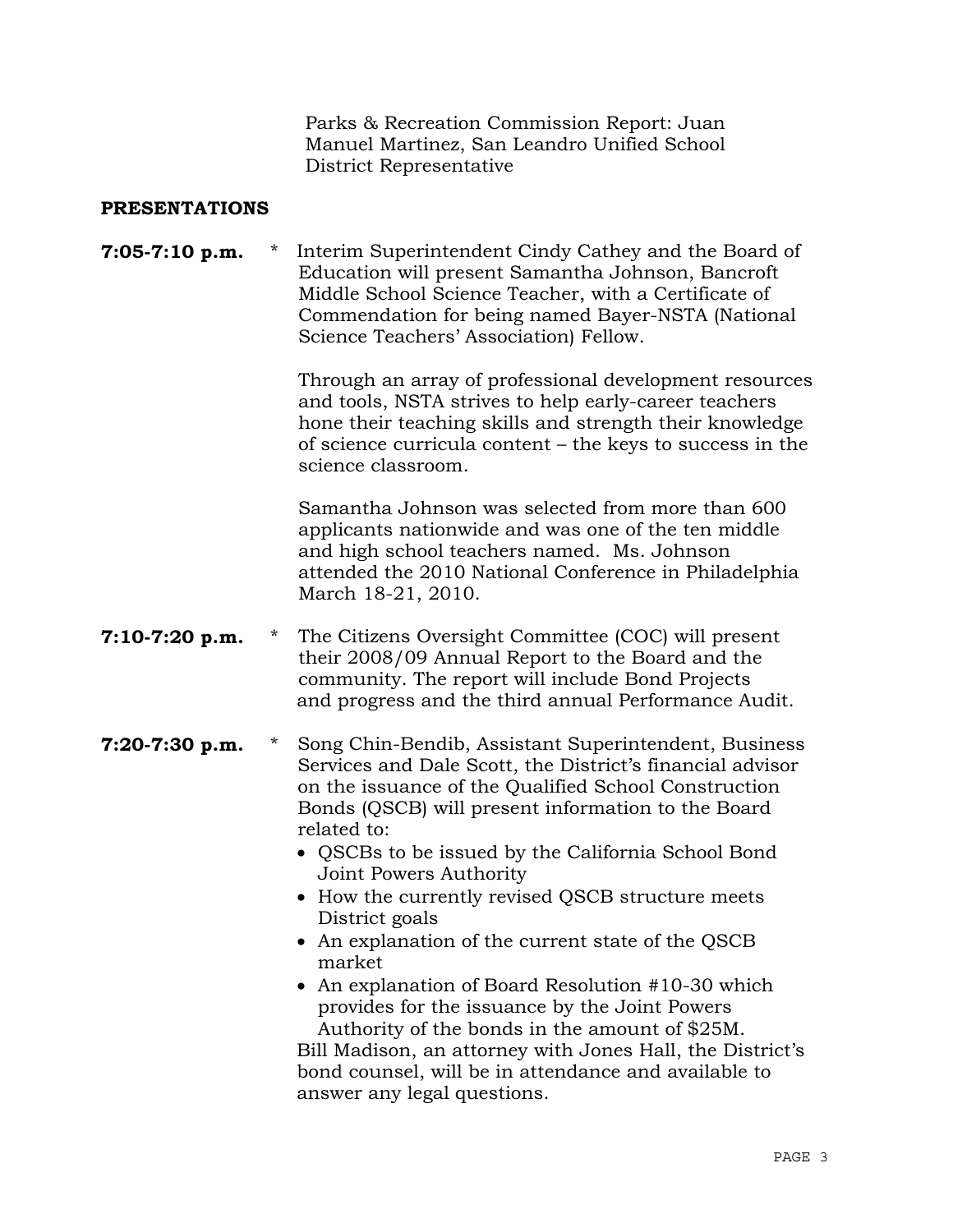## **7:30-7:40 p.m. CONFERENCE ITEM**

These items are submitted for advance planning and to assist the Board in establishing future agenda items. The Board may, however, take action on the following:

#### General Services

1.1-CF Resolution #10-30 Providing for The Issuance and Sale of General Obligation Bonds, Election Of 2006, Series D, In the Aggregate Principal Amount of Not To Exceed \$25,000,000 (Qualified School Construction Bonds) Staff Recommendation: Adopt Resolution #10-30 Providing for The Issuance and Sale of General Obligation Bonds, Election Of 2006, Series D, In the Aggregate Principal Amount of Not To Exceed \$25,000,000 (Qualified School Construction Bonds). Motion Second Vote

#### **7:40-7:55 p.m. PRESENTATION**

\* Assistant Superintendent, Business Services, Song Chin-Bendib, and Maintenance Manager Greg Dyer will give a presentation on a proposal from Bonneville Environmental Foundation. The Bonneville Environmental Foundation seeks to install solar panels at James Monroe Elementary as part of their solar educational program, Solar 4R Schools. The program educates communities about the functions and benefits of solar electric power by installing grid-tied, demonstration scale photovoltaic (PV) systems at schools and other educational facilities. The program primarily is designed as an educational program and may generate electrical savings estimated to be \$400.00 per year. The cost of the installation is generously underwritten by North Face, a San Leandro-based company.

**7:55-8:05 p.m. CONFERENCE ITEM** 

Business Operations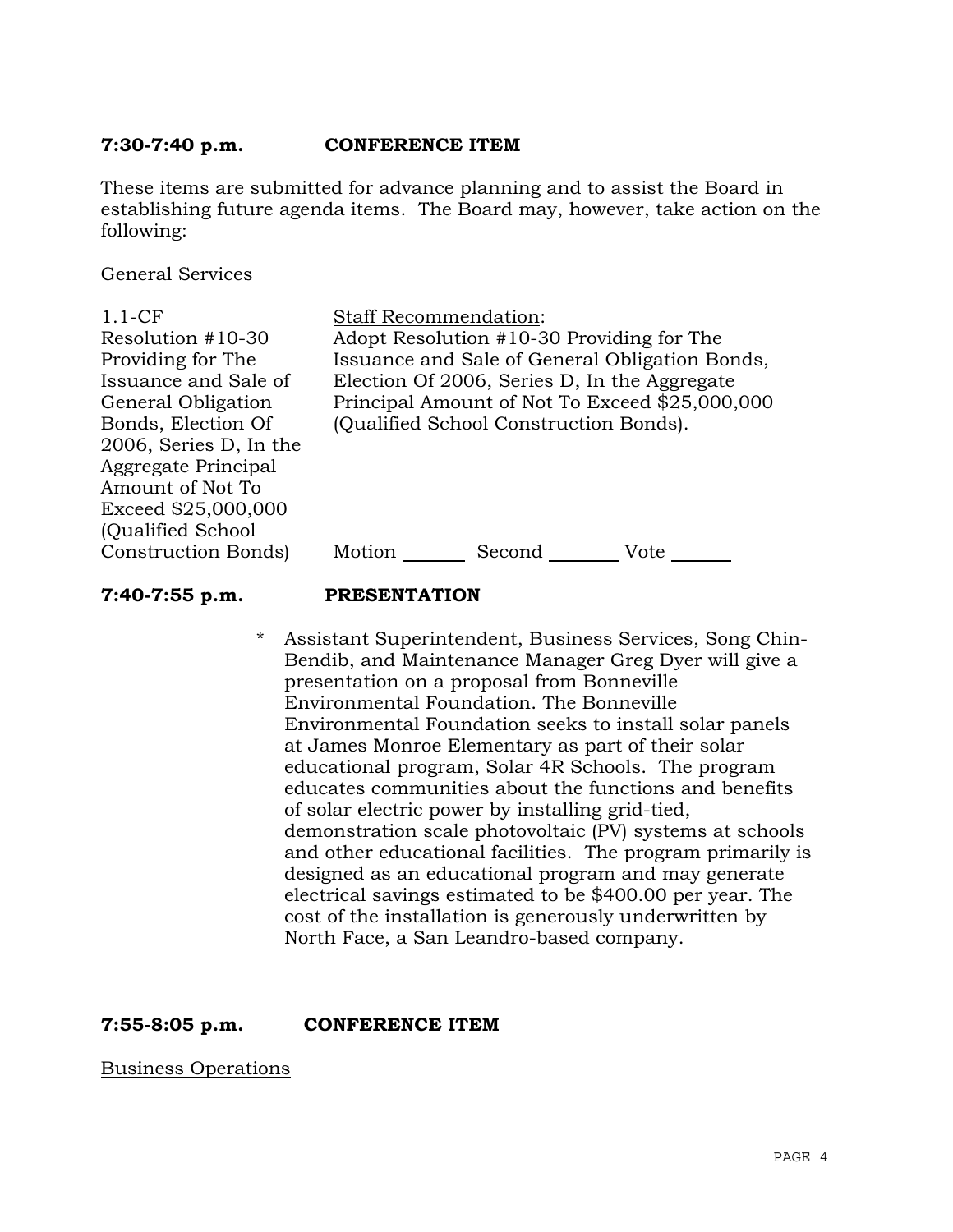| $4.1-CF$                  | <b>Staff Recommendation:</b>                       |
|---------------------------|----------------------------------------------------|
| Proposed Photovoltaic     | Approve the proposal for photovoltaic installation |
| Installation and          | and renewable energy education at James Monroe     |
| Renewable Energy          | Elementary School by the Bonneville                |
| <b>Education at James</b> | Environmental Foundation's Solar 4R Schools        |
| Monroe Elementary         | Program.                                           |
| School by the             |                                                    |
| Bonneville                |                                                    |
| Environmental             |                                                    |
| Foundation's Solar 4R     |                                                    |
| Schools Program           | Motion<br>Second<br>Vote                           |

# **8:05-8:10 p.m. PUBLIC TESTIMONY ON NON-AGENDA ITEMS**

Members of the audience, who wish to address the Board, please complete the yellow card available at the entrance and submit it to the Board's Administrative Assistant. Cards are to be turned in before the item is reached on the agenda.

| $8:10-9:00 p.m.$ | <b>REPORTS</b>                                       |
|------------------|------------------------------------------------------|
|                  | Correspondence                                       |
|                  | <b>Student Board Member Report</b>                   |
|                  | Union Representative Reports                         |
|                  | Interim Superintendent's Report                      |
|                  | <b>Board Committee Reports</b>                       |
|                  | • Facilities/Technology                              |
|                  | Finance<br>$\bullet$                                 |
|                  | Board Representatives' Reports                       |
|                  | Alameda School Boards' Association<br>$\bullet$      |
|                  | Eden Area Regional Occupational Program<br>$\bullet$ |

# **9:00-9:10 p.m. CONSENT ITEMS**

These items are considered routine and may be enacted by a single motion. At the request of any member of the Board, any item on the consent agenda shall be removed and given individual consideration for action as a regular agenda item.

# General Services

 $1.1-C$ Approval of Board Minutes – March 2, Staff Recommendation: Approve the minutes of the regular Board of Education meeting held on March 2, 2010.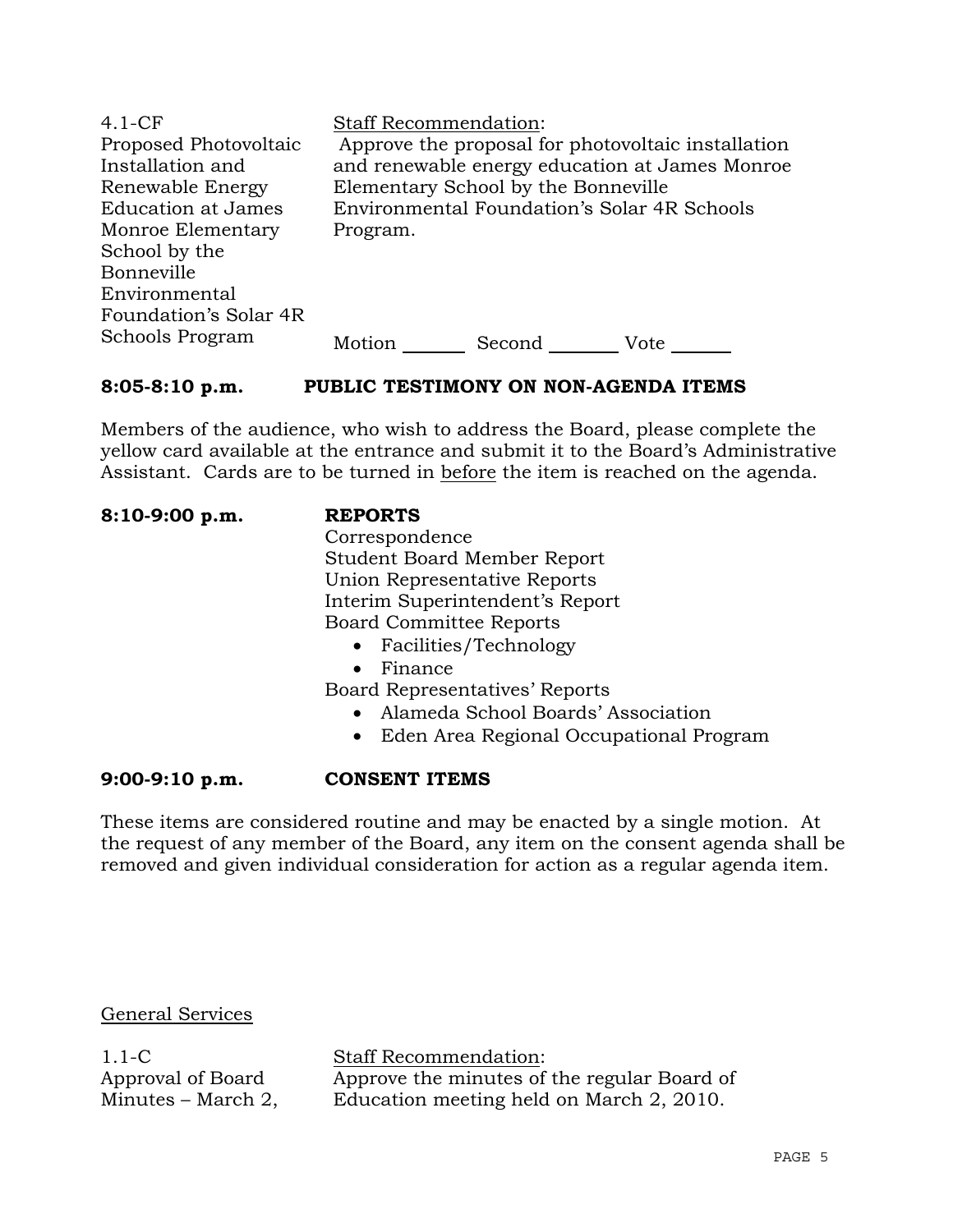| 2010                                                                                                                                                                                                         |                                                                                                                                                                                                                                                       | Motion _________ Second __________ Vote _______ |                                                  |  |
|--------------------------------------------------------------------------------------------------------------------------------------------------------------------------------------------------------------|-------------------------------------------------------------------------------------------------------------------------------------------------------------------------------------------------------------------------------------------------------|-------------------------------------------------|--------------------------------------------------|--|
| $1.2 - C$<br>Approval of Board<br>Minutes, March 23,<br>2010                                                                                                                                                 | Staff Recommendation:<br>Approve the minutes of the regular Board of<br>Education meeting held on March 23, 2010.                                                                                                                                     |                                                 |                                                  |  |
|                                                                                                                                                                                                              |                                                                                                                                                                                                                                                       | Motion _________ Second __________ Vote _______ |                                                  |  |
| $1.3-C$<br>Approval of the Board<br>Minutes - March 30,<br>2010                                                                                                                                              | Staff Recommendation:<br>held on March 30, 2010.                                                                                                                                                                                                      |                                                 | Approve the minutes of the special Board meeting |  |
|                                                                                                                                                                                                              |                                                                                                                                                                                                                                                       | Motion _________ Second __________ Vote _______ |                                                  |  |
| $1.4-C$<br>Approval of the Board<br>Minutes $-$ April 1, 2010                                                                                                                                                | <b>Staff Recommendation:</b><br>held on April 1, 2010.                                                                                                                                                                                                |                                                 | Approve the minutes of the special Board meeting |  |
|                                                                                                                                                                                                              |                                                                                                                                                                                                                                                       | Motion _________ Second __________ Vote _______ |                                                  |  |
| $1.5-C$<br>Resolution #10-23<br>Child Abuse Prevention                                                                                                                                                       | <b>Staff Recommendation:</b><br>Adopt Resolution #10-23, Child Abuse Prevention<br>Month – April 2010.                                                                                                                                                |                                                 |                                                  |  |
| Month – April 2010                                                                                                                                                                                           |                                                                                                                                                                                                                                                       | Motion _________ Second __________ Vote _______ |                                                  |  |
| $1.6 - C$<br>Resolution #10-31 In<br>Support of the Local<br>Control of Local<br>Classroom Funding Act<br>to Amend the<br>California Constitution<br>so that Parcel Tax<br>Measures can be<br>Approved by 55 | Staff Recommendation:<br>Adopt Resolution #10-31 In Support of the Local<br>Control of Local Classroom Funding Act to amend<br>the California Constitution so that parcel tax<br>measures can be approved by 55 percent of the<br>qualified electors. |                                                 |                                                  |  |
| Percent of the Qualified<br>Electors                                                                                                                                                                         |                                                                                                                                                                                                                                                       | Motion _________ Second __________ Vote _______ |                                                  |  |
| <b>Human Resources</b>                                                                                                                                                                                       |                                                                                                                                                                                                                                                       |                                                 |                                                  |  |
| $2.1-C$<br>Acceptance of<br>Personnel Report                                                                                                                                                                 | Staff Recommendation:                                                                                                                                                                                                                                 | Accept Personnel Report as submitted.           |                                                  |  |
|                                                                                                                                                                                                              |                                                                                                                                                                                                                                                       | Motion _________ Second __________ Vote ____    |                                                  |  |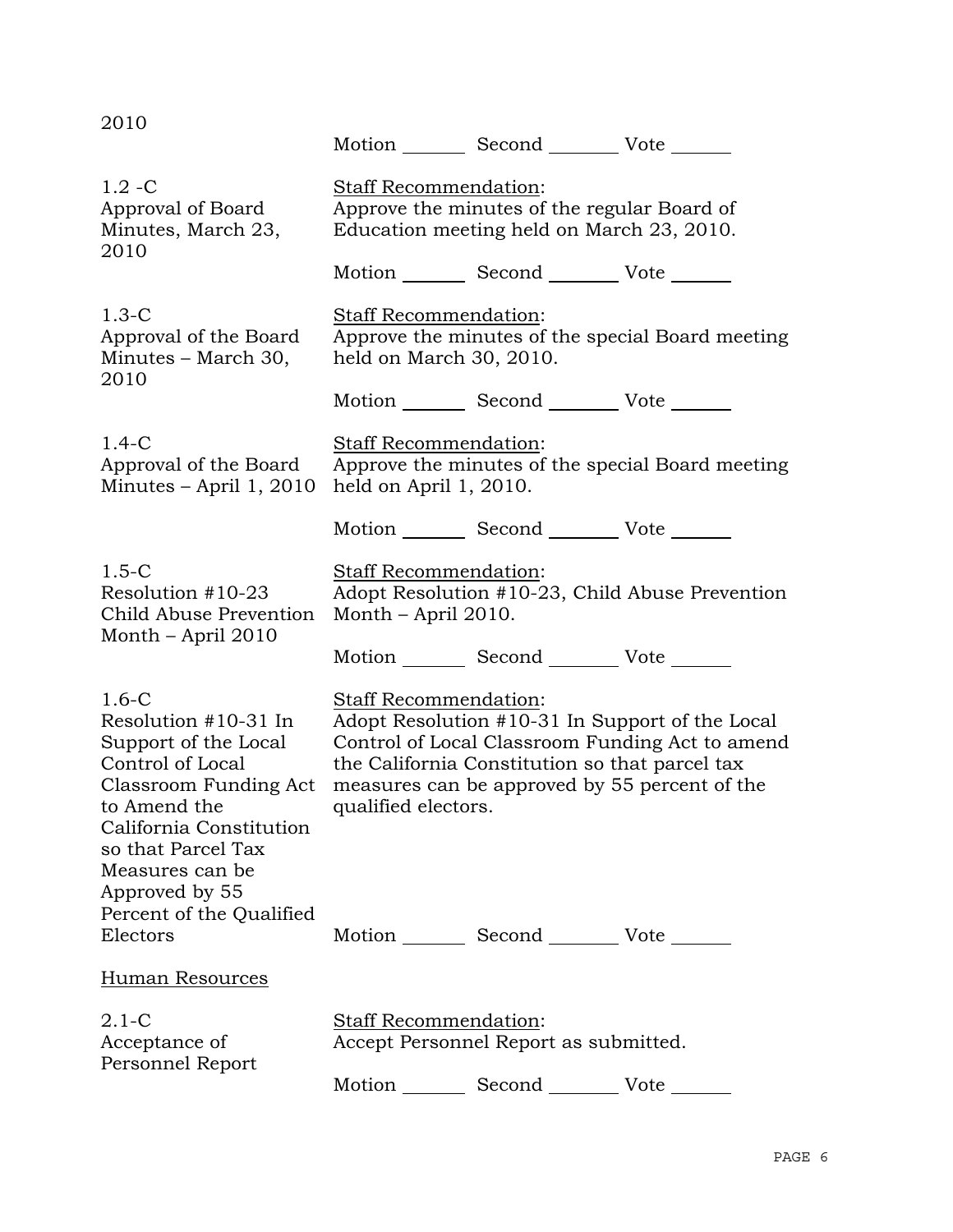| $2.2 - C$<br>Renewal of Student<br><b>Teaching Agreement</b><br>Between the San<br>Leandro Unified School | Staff Recommendation:<br>Approve the renewal of the Student Teaching<br>Agreement between the San Leandro Unified<br>School District and Brandman University.                                                                                                  |                                                                                         |                                               |  |
|-----------------------------------------------------------------------------------------------------------|----------------------------------------------------------------------------------------------------------------------------------------------------------------------------------------------------------------------------------------------------------------|-----------------------------------------------------------------------------------------|-----------------------------------------------|--|
| District and Brandman<br>University                                                                       |                                                                                                                                                                                                                                                                | Motion _________ Second __________ Vote _______                                         |                                               |  |
| $2.3-C$<br>Revised Special<br><b>Education Program</b><br>Specialist Job<br>Description and Job           | Staff Recommendation:<br>posting.                                                                                                                                                                                                                              | Approve the revised the Special Education<br>Program Specialist job description and job |                                               |  |
| Posting                                                                                                   |                                                                                                                                                                                                                                                                | Motion Second Vote                                                                      |                                               |  |
| <b>Educational Services</b>                                                                               |                                                                                                                                                                                                                                                                |                                                                                         |                                               |  |
| $3.1-C$<br>Acceptance of<br>Donations                                                                     | <b>Staff Recommendation:</b><br>Approve the acceptance of gifts to the District as<br>follows:                                                                                                                                                                 |                                                                                         |                                               |  |
|                                                                                                           | Madison Elementary School<br>$$325$ for $5th$ grade outdoor education camp<br>from Kiwanis Club of San Leandro<br>$$1,000$ for 5 <sup>th</sup> grade outdoor education camp<br>from VF Services, Inc.                                                          |                                                                                         |                                               |  |
|                                                                                                           | <b>McKinley Elementary School</b><br>Roosevelt Elementary School<br>Group, San Leandro                                                                                                                                                                         | • \$60 for general supplies from The Gregori                                            | • Various office supplies from Tanisha Valrey |  |
|                                                                                                           | Muir Middle School<br>\$5,000 grant to provide for new locks for the<br>school lockers from Lowe's Charitable &<br><b>Educational Foundation</b><br>\$1,000 grant for learning and literacy from The<br>Chi State Learning Is For Everyone Foundation          |                                                                                         |                                               |  |
|                                                                                                           | <b>San Leandro High School</b><br>10 inch contractor table saw and a drill press<br>for Woodshop from Randy Culver<br>Set of golf clubs, golf pull cart and golf bag for<br>the SLHS Golf Team from Ken Benoti<br>3 cases of white copy paper from Anne Cawood |                                                                                         |                                               |  |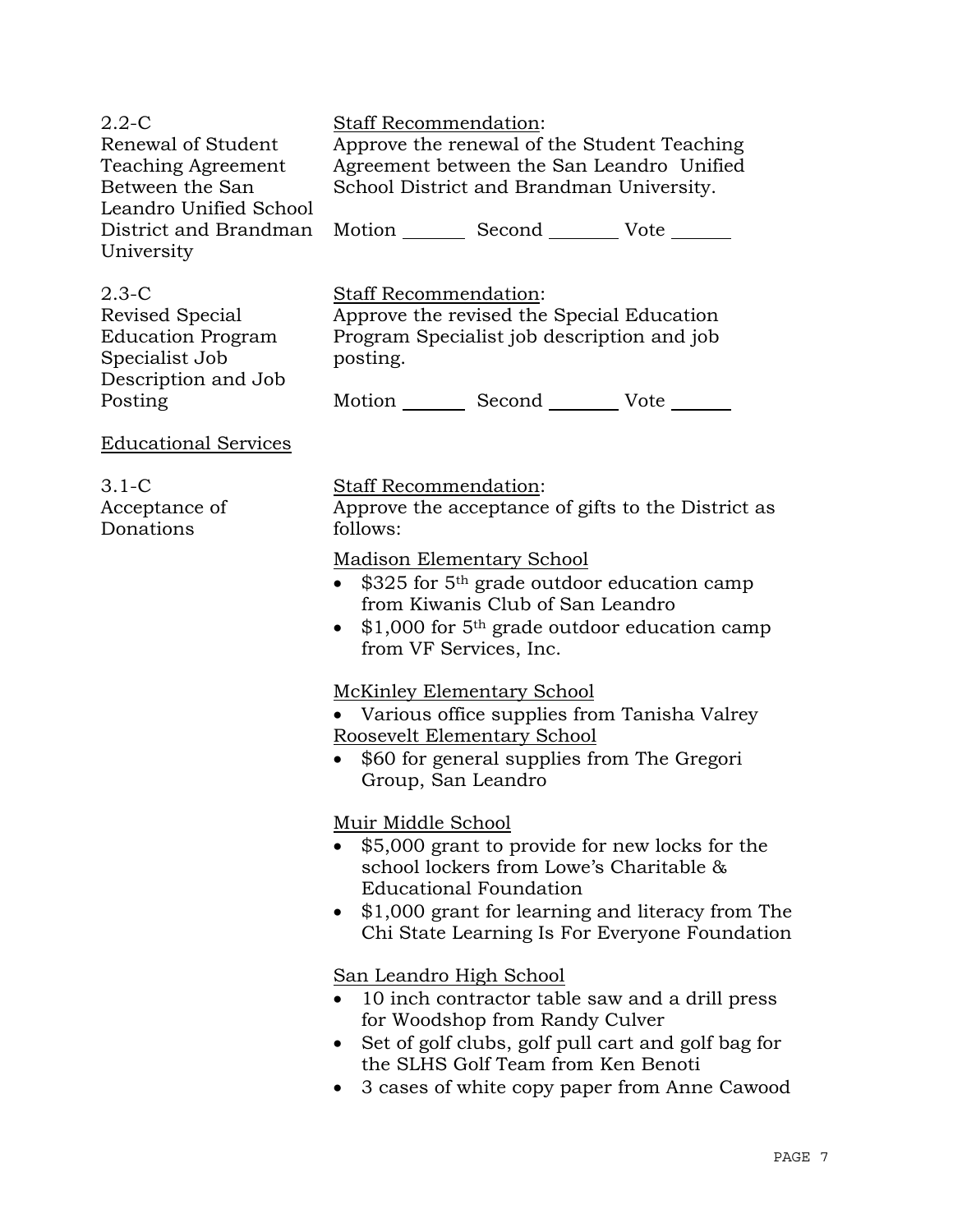|                                                                                                                                                                                                                    |                                                                                                                                                     | Motion Second Vote                                                                                                                                                                       |                                                                                                      |  |
|--------------------------------------------------------------------------------------------------------------------------------------------------------------------------------------------------------------------|-----------------------------------------------------------------------------------------------------------------------------------------------------|------------------------------------------------------------------------------------------------------------------------------------------------------------------------------------------|------------------------------------------------------------------------------------------------------|--|
| $3.2 - C$<br>Discard Library Books<br>that are Damaged or in<br>Poor Condition at                                                                                                                                  | <b>Staff Recommendation:</b><br>Approve request to discard library books that are<br>damaged or in poor condition at McKinley<br>Elementary School. |                                                                                                                                                                                          |                                                                                                      |  |
| McKinley Elementary<br>School                                                                                                                                                                                      |                                                                                                                                                     | Motion _________ Second __________ Vote _______                                                                                                                                          |                                                                                                      |  |
| 3.3-C<br>Recommendation from<br>the Administrative<br>Panel                                                                                                                                                        | Staff Recommendation:<br>09/10 and E13-09/10.                                                                                                       | Approve the Administrative Panel's                                                                                                                                                       | recommendation for expulsion for student E11-                                                        |  |
|                                                                                                                                                                                                                    |                                                                                                                                                     | Motion _________ Second __________ Vote _______                                                                                                                                          |                                                                                                      |  |
| $3.4-C$<br>Proposed Stipulated<br><b>Expulsion Order</b>                                                                                                                                                           | Staff Recommendation:<br>students                                                                                                                   | $E12-09/10$   E15-09/10<br>$E14-09/10$   E16-09/10<br>$E17-09/10$<br>Motion _________ Second _________ Vote _______                                                                      | Approve the stipulated expulsion recommendation<br>from the Director of Student Support Services for |  |
| $3.5 - C$<br>Memorandum of<br>Understanding<br>between the San<br>Leandro Unified School<br>District and Coro<br>Center for Civic<br>Leadership for the<br>2009-2010 School Year<br>for San Leandro High<br>School | <b>Staff Recommendation:</b><br>School.                                                                                                             | Approve the Memorandum of Understanding<br>and Coro Center for Civic Leadership for the<br>2009-2010 school year for San Leandro High<br>Motion _________ Second __________ Vote _______ | between the San Leandro Unified School District                                                      |  |
| 3.6-C<br>Memorandum of<br>Understanding<br>between San Leandro<br>Unified School District<br>and Opera Piccola for<br>the 2009-2010 School<br>Year at San Leandro                                                  | Staff Recommendation:<br>San Leandro High School.                                                                                                   | Approve the Memorandum of Understanding                                                                                                                                                  | between San Leandro Unified School District and<br>Opera Piccola for the 2009-2010 school year at    |  |
| High School                                                                                                                                                                                                        |                                                                                                                                                     | Motion _________ Second ___________ Vote _______                                                                                                                                         |                                                                                                      |  |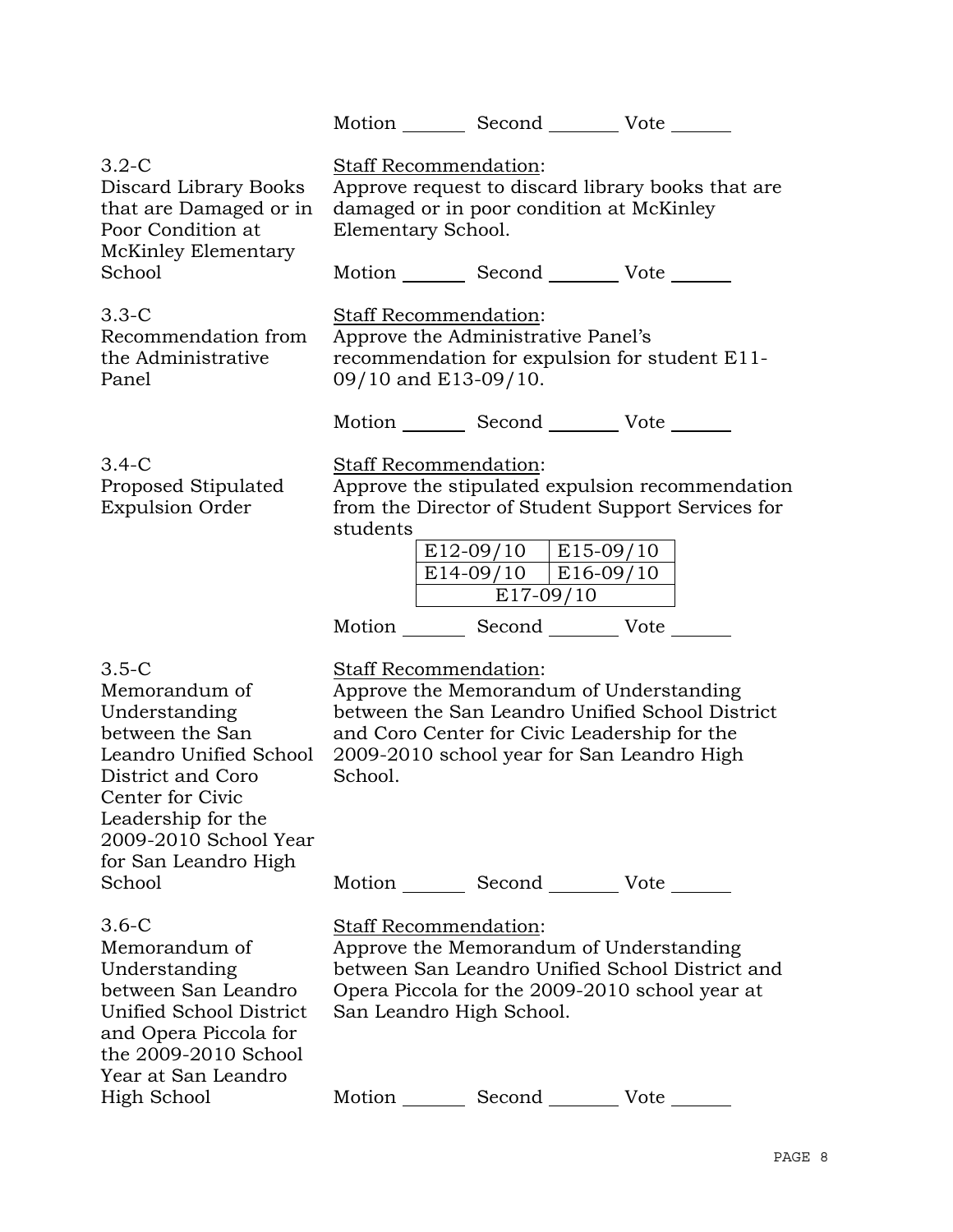| $3.7-C$                       | Staff Recommendation:                              |  |  |
|-------------------------------|----------------------------------------------------|--|--|
| <b>Consultant Contract</b>    | Approve the consultant contract agreement          |  |  |
| Agreement between the         | between the San Leandro Unified School District    |  |  |
| San Leandro Unified           | and Hatchuel Tabernik & Associates Inc. (HTA) for  |  |  |
| School District and           | the 2009-2010 school year to serve as external     |  |  |
| Hatchuel Tabernik &           | evaluators required for the ASSETs Program at      |  |  |
| Associates Inc. (HTA)         | San Leandro and Lincoln High School.               |  |  |
| for the 2009-2010             |                                                    |  |  |
| School Year to Serve as       |                                                    |  |  |
| <b>External Evaluators</b>    |                                                    |  |  |
| Required for the              |                                                    |  |  |
| ASSET <sub>s</sub> Program at |                                                    |  |  |
| San Leandro and               |                                                    |  |  |
| Lincoln High Schools          | Motion Second Vote                                 |  |  |
| Business Operations           |                                                    |  |  |
|                               |                                                    |  |  |
| $4.1-C$                       | Staff Recommendation:                              |  |  |
| Ratification of Payroll       | Ratify March 2010 payroll in the amount of         |  |  |
|                               | \$4,707,002.38.                                    |  |  |
|                               |                                                    |  |  |
|                               | Motion _________ Second __________ Vote _______    |  |  |
| $4.2-C$                       | Staff Recommendation:                              |  |  |
| Approval of Bill              | Approve Bill Warrants #88000793-88016254 in        |  |  |
| Warrants                      | the amount of \$3,071,342.87.                      |  |  |
|                               |                                                    |  |  |
|                               | Motion _________ Second __________ Vote _______    |  |  |
| $4.3-C$                       | Staff Recommendation:                              |  |  |
| Intra-Budget Transfers        | Approve the request for Intra-Budget Transfers for |  |  |
|                               | March 2010.                                        |  |  |
|                               |                                                    |  |  |
|                               | Motion Second Vote                                 |  |  |
|                               |                                                    |  |  |
| $4.4-C$                       | Staff Recommendation:                              |  |  |
| Resolution $#10-24$ to        | Adopt Resolution #10-24 to declare certain         |  |  |
| Declare Certain               | equipment surplus and/or obsolete due to the age   |  |  |
| Equipment Surplus             | and condition of the designated equipment.         |  |  |
| and/or Obsolete.              | Motion _________ Second ___________ Vote _______   |  |  |
|                               |                                                    |  |  |
| Facilities and Construction   |                                                    |  |  |
|                               |                                                    |  |  |
| $5.1 - C$<br>Jeff Luchetti    | Staff Recommendation:                              |  |  |
|                               | Approve the Jeff Luchetti Construction, Inc.       |  |  |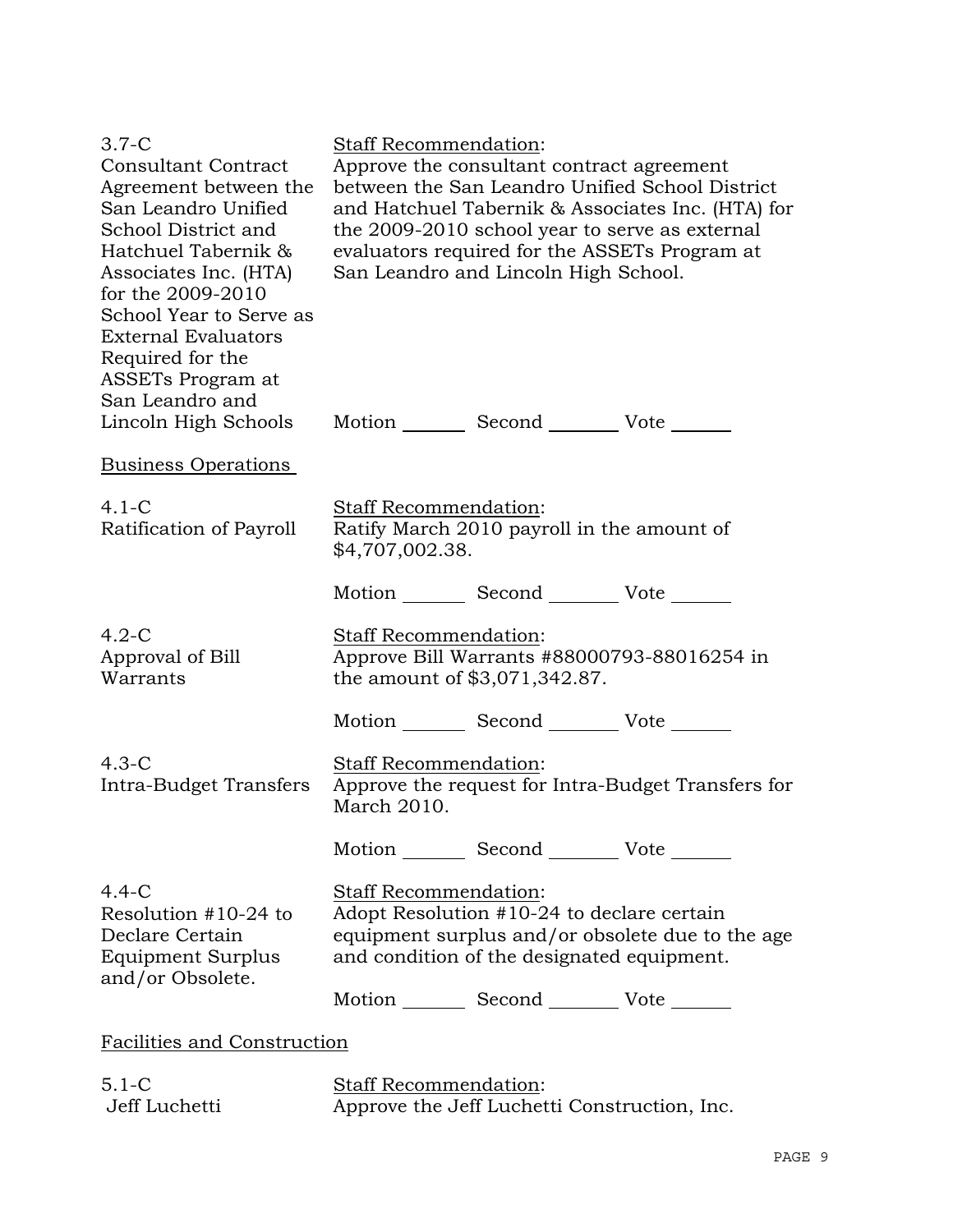| Construction, Inc.     |        |                                                       | contract Change Order #5 of $$69,166$ , a 0.33% |
|------------------------|--------|-------------------------------------------------------|-------------------------------------------------|
| Contract Change Order  |        | increase to the prior contract amount of              |                                                 |
| $(CO)$ #5 for the Fred |        | $$21,672,904$ , for the 9 <sup>th</sup> Grade Campus. |                                                 |
| Korematsu Campus       |        |                                                       |                                                 |
| $(9th$ Grade Campus)   | Motion | Second                                                | Vote                                            |

## **9:10-9:45 p.m. ACTION ITEMS**

These items are presented for action at this time. Some may have been reviewed at a previous meeting.

#### Human Resources

| $2.1 - A$<br>Resolution $#10-26$<br>Day of the Teacher               | Staff Recommendation:<br>Adopt Resolution #10-26 Designating May 12,<br>2010, as Day of the Teacher.                         |  |  |
|----------------------------------------------------------------------|------------------------------------------------------------------------------------------------------------------------------|--|--|
|                                                                      | Motion Second Vote                                                                                                           |  |  |
| $2.2-A$<br>Resolution $#10-27$<br>School Nurses Day                  | Staff Recommendation:<br>Adopt Resolution #10-27 designating May 12,<br>2010, as School Nurses Day.                          |  |  |
|                                                                      | Motion Second Vote                                                                                                           |  |  |
| $2.3-A$<br>Resolution #10-28<br>Classified School<br>Employees' Week | <b>Staff Recommendation:</b><br>Adopt Resolution #10-28 designating May 17-21,<br>2010, as Classified School Employees Week. |  |  |
|                                                                      | Motion _________ Second __________ Vote _______                                                                              |  |  |
|                                                                      |                                                                                                                              |  |  |
| $2.4 - A$<br>Resolution $#10-29$<br>Management<br>Employees' Week    | Staff Recommendation:<br>Adopt Resolution #10-29 designating May 3-7,<br>2010, as Management Employees' Week.                |  |  |
|                                                                      | Motion Second Vote                                                                                                           |  |  |

# **9:45:-9:55 p.m. CONFERENCE**

These items are submitted for advance planning and to assist the Board in establishing future agenda items. The Board may, however, take action on the following: General Services